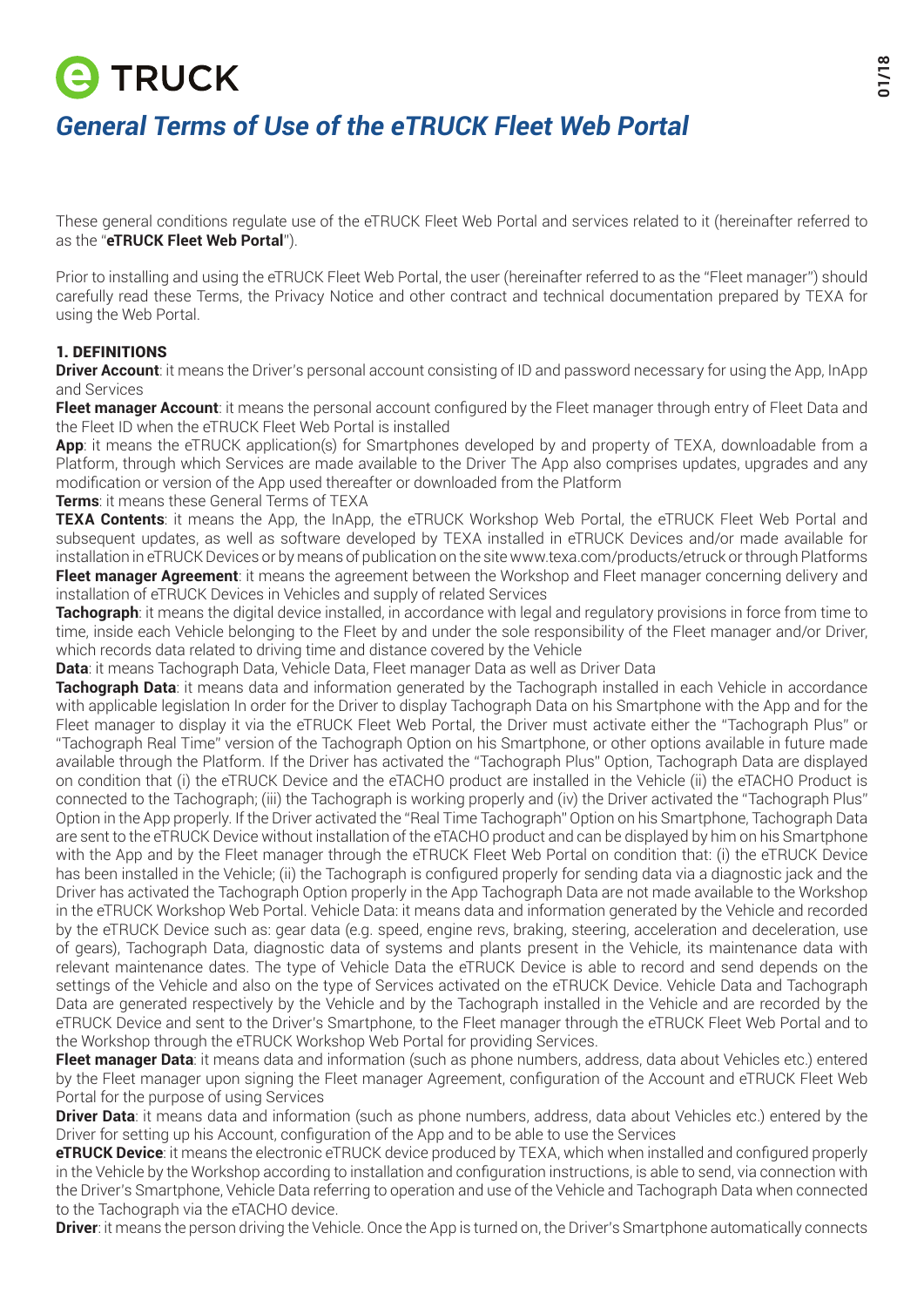to the eTRUCK Device installed in the Vehicle belonging to the Fleet used each time by the Driver and is connected to the Workshop aligned with the eTRUCK Device.

**eTACHO**: it means the device to be installed by the Workshop inside the Vehicle through which the eTRUCK Device connects to the Tachograph for sending Tachograph Data to the App and the eTRUCK Fleet Web Portal. The eTACHO device can be delivered by the Workshop to the Fleet manager when he chooses to use the Viewing Service related to Tachograph Data in accordance with the conditions of the Fleet manager Agreement.

**Fleet manager**: it means the owner of the Fleet of vehicles which signed the Fleet manager Agreement in order to use the Services provided via the eTRUCK Device.

**Fleet**: it means the set of Vehicles managed by the Fleet manager in which an eTRUCK Device is installed.

**Fleet ID Manager**: it means the code supplied by the Workshop to the Fleet manager upon conclusion of the Fleet manager Agreement in order to create the Fleet manager Account and preliminary sign-in at the eTRUCK Fleet Web Portal.

**Fleet ID:** it means the code generated by the eTRUCK Fleet Web Portal given to each Driver by the Fleet manager for creation of each Driver Account.

**InApp**: it means the contents available with the App allowing for acquiring Services or registrations and additional contents other than contents from the App developed by and property of TEXA.

**Privacy Notice**: the privacy notice addressed to the Fleet manager available at the site www.texa.com/products/etruck

**Tachograph Option**: it means the option present in the App through which the Driver connects his Smartphone to the Tachograph to be able to display Tachograph Data on it. There are two versions of the Tachograph Option: (i) "Real Time Tachograph", enabling the user to only read Tachograph Data sent to the eTRUCK Device during the time he is driving the Vehicle. This version does not require installation of the eTACHO product and (ii) "Tachograph Plus" which can only be activated when the optional eTACHO product has been properly installed, which allows for displaying Tachograph Data during driving as well as Tachograph Data saved in the driver's card when such data are downloaded remotely. Failure to activate the Tachograph Option will make it impossible for the Driver to display Tachograph Data with the App and the Fleet manager to do so through the eTRUCK Fleet Web Portal.

**eTRUCK Fleet Web Portal**: it means the web portal and TEXA proprietary software with which the Fleet manager can view Vehicle Data accessible by him. A list of Data accessible by the Fleet manager via the eTRUCK Fleet Web Portal is available at the site www.texa.com/products/etruck

**eTRUCK Workshop Web Portal**: it means the web portal and TEXA proprietary software with which the Workshop can view accessible Vehicle Data. The list of Data accessible by the Workshop is available at www.texa.com/products/etruck. **Services**: it means the services performed for the Fleet manager, the Workshop and the Driver through the eTRUCK Device, the App, the eTRUCK Fleet Web Portal and the eTRUCK Workshop Web Portal

**"Viewing Services"**: these are Services which allow (i) the Driver to view Vehicle Data and Tachograph Data on his Smartphone installed, configured and connected properly to the eTRUCK Device and to the Tachograph, and (ii) the Fleet manager to view Vehicle Data and Tachograph Data via the eTRUCK Fleet Web Portal.

**"Diagnostic Services"**: these are Services made available through the eTRUCK Workshop Web Portal enabling the Workshop assigned to the eTRUCK Device installed on the Vehicle to view Vehicle Data necessary for finding and reporting any malfunctions of the Vehicle and intervening remotely on the Vehicle itself to fix malfunctions.

**Management Services**: it means the Services enabling the Driver, the Workshop and Fleet manager to be updated on scheduled maintenance of the Vehicles.

**Smartphone**: it means an advanced telephone device compatible with the eTRUCK Device running Android™ operating system (version 5 or later) or iOS™ (version 10 or later), data traffic and satellite location system. In order for the eTRUCK Device to work the Smartphone must be connected properly with the eTRUCK Device via Bluetooth. The eTRUCK Device is not compatible with all Smartphones available in the market; prior to installation and configuration of the eTRUCK Device, the Fleet manager and/or Driver must check compatibility and coverage on the site www.texa.com/products/etruck

**TEXA**: TEXA SpA, a company with registered office at Via 1 Maggio No. 9 Monastier di Treviso, Italy, with VAT Reg. No. and Companies Register No. 02413550266, certified email address: texa@pec.texa.it;

**Vehicles**: it means the Vehicles managed by the Fleet manager in which an eTRUCK Device is installed

**Workshop**: it means the garage which is also a dealer and installer of eTRUCK Devices

# **2. FIELD OF APPLICATION**

These Terms regulate:

- a. the Fleet manager Agreement, its signing and use
- b. creation of the Fleet manager Account and its use

c. configuration, sign-in and use of the eTRUCK Fleet Web Portal, eTRUCK Devices, TEXA Contents and the relevant Services

d. uploading, use and/or access to Fleet manager Data, Driver Data, Vehicle Data and Tachograph Data

With submission of every order, purchase or other form of obtaining the eTRUCK Device, the Fleet manager Agreement or a Service, and by using and/or accessing any Platform, Service or TEXA Content, the Fleet manager accepts these Terms and is bound by the same and any modification and supplement hereof.

# **3. ETRUCK DEVICES**

TEXA provides eTRUCK Devices and Services through Workshops or TEXA Contents to the Driver via the Apps and to the Fleet manager via the eTRUCK Fleet Web Portal accessible to the Fleet manager after acceptance of these Terms.

The eTRUCK Devices can be sold to the Fleet manager or granted on a free loan or in another manner for a fee or free of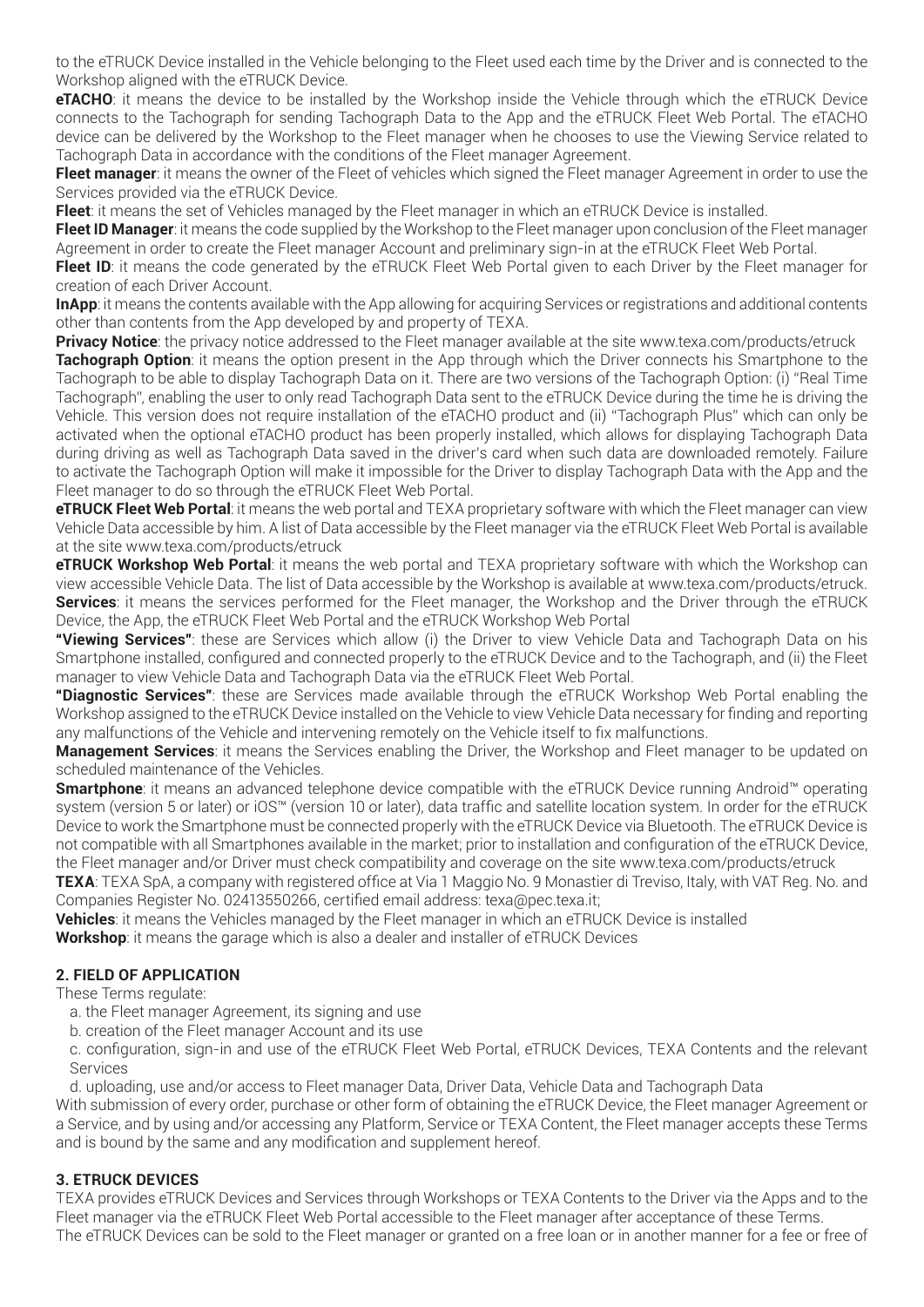charge according to the conditions set out in the Fleet manager Agreement.

# **4. CONTENT OF THE FLEET MANAGER AGREEMENT**

The eTRUCK Devices are sold or issued to the Fleet manager by the Workshop or in another manner according to the conditions set out in the Fleet manager Agreement.

The Fleet manager can use the Services after installation and configuration of the eTRUCK Devices on Vehicles by the Workshop.

The Fleet manager shall give each Driver the Fleet ID required for configuring, activating and using the App on his Smartphone for performance of the Services. Certain Apps, TEXA Contents and related Services can be supplied to the Fleet manager and Drivers (even for limited periods) free of charge, while other Apps, TEXA Contents and related Services are supplied for a fee. TEXA reserves the right in all cases to suspend free supply of the Services at any time, and start charging for use of the App, Services and TEXA Contents previously available free of charge. TEXA shall inform the Fleet manager if and when in future any Service is to be supplied against payment of a fee. In such case, the Fleet manager can either choose to keep using the Services for a fee or stop using it.

# **5. THE FLEET MANAGER ACCOUNT AND THE FLEET MANAGER AGREEMENT**

# **The Fleet manager Agreement: registration and management**

The Services shall be supplied on a regular basis or continuously on Vehicles for the term established upon conclusion of the Fleet manager Agreement.

In order to configure the eTRUCK Fleet Web Portal and use the Services, the Fleet manager has to create a Fleet manager Account.

Upon signing the Fleet manager Agreement, the Workshop will give the Fleet manager a Fleet ID. For the aims of creating the Fleet manager Account the Fleet manager must enter the Fleet ID in the eTRUCK Fleet Web Portal and follow the configuration procedures of the eTRUCK Fleet Web Portal.

The Fleet manager accepts and declares that he is only entering truthful Data. It is the responsibility of the Fleet manager to always keep his Data updated and bring them up-to-date immediately any time anything changes. Fleet manager Data shall be processed in accordance with legislation in force and the Privacy Notice.

Once configured, the eTRUCK Fleet Web Portal generates the Fleet ID that should be given to each Driver. The Fleet manager is responsible for giving all Drivers his Fleet ID. The Driver must have the Fleet ID for creation of the Driver Account and configuration of the App for using the Services. The Fleet manager is also responsible for ensuring that Drivers configure the App in their Smartphone properly so the Services can be used.

The Fleet manager is responsible and answers for any activity on the eTRUCK Fleet Web Portal and on the Apps configured by Drivers and in general the TEXA Contents utilised by him and Drivers. The Fleet manager shall hold harmless and indemnify TEXA for any consequence deriving from any activity of the Fleet manager or Drivers on or by means of using the Fleet manager Account or Driver Account. The Fleet manager is also responsible for Fleet manager Data and correlated activities and is obligated to keep confidential the Fleet manager Account, the Fleet ID and all passwords, IDs and any other data in his possession necessary for signing in to the eTRUCK Fleet Web Portal and for each Driver to use the App. The Fleet manager is required to restrict access to his electronic devices, PCs and the eTRUCK Fleet Web Portal. TEXA is not responsible for any unauthorised use of the eTRUCK Fleet Web Portal, the Driver Account, or other TEXA Contents and/or Services, the Fleet manager and/or the Drivers may or may not be aware of.

The Fleet manager undertakes to take the necessary precautions and ensure that all Drivers do the same to prevent access by third parties and improper use of the eTRUCK Fleet Web Portal and/or the Driver Account, or other TEXA Contents, and is committed to notifying TEXA immediately if he hears about any unauthorised access or use.

# **6. RIGHT OF USE**

Subordinately to respect for these Terms, TEXA grants the Fleet manager the right to use the Services via the eTRUCK Fleet Web Portal and all Drivers provided the Fleet manager ID the right to use the Services via the App for the term of the Fleet manager Agreement. For access to the eTRUCK Fleet Web Portal and use of the eTRUCK Devices and Services, TEXA grants a license for TEXA Contents. The license is limited, non-exclusive, inalienable, cannot be sub-licensed and is linked to the Fleet manager Agreement. Further, the license does not include the right to resell the eTRUCK Devices or TEXA Contents or make further use of the TEXA Contents or Services; it does not comprise any right to obtain upgrades, updates, supplements or any technical support in future in relation to the Services or TEXA Contents, except when TEXA has specifically stated that obtaining the same is an integral part thereof. All rights related to the App, InApp, the eTRUCK Fleet Web Portal, the eTRUCK Workshop Web Portal and the TEXA Contents, including rights granted under license, in accordance with these Terms are the sole property of TEXA.

Whenever upgrades, updates and supplements to the Services are obtained, use of the same is regulated by these Terms or by other conditions and may be subject to further payments the Fleet manager shall be informed about and consent to upon activation of the concerned upgrade, update or supplement.

# **7. RESPONSIBILITIES OF THE FLEET MANAGER AND OBLIGATIONS OF USE**

All contents present or made available through the Services in the form of texts, graphics, logos, icons, images, digital download, data collections, software, and in general all TEXA Contents are the sole property of TEXA and are protected by copyright laws in force in Italy and international copyright laws and database laws.

**Limits to modification of eTRUCK Devices, Services and TEXA Contents**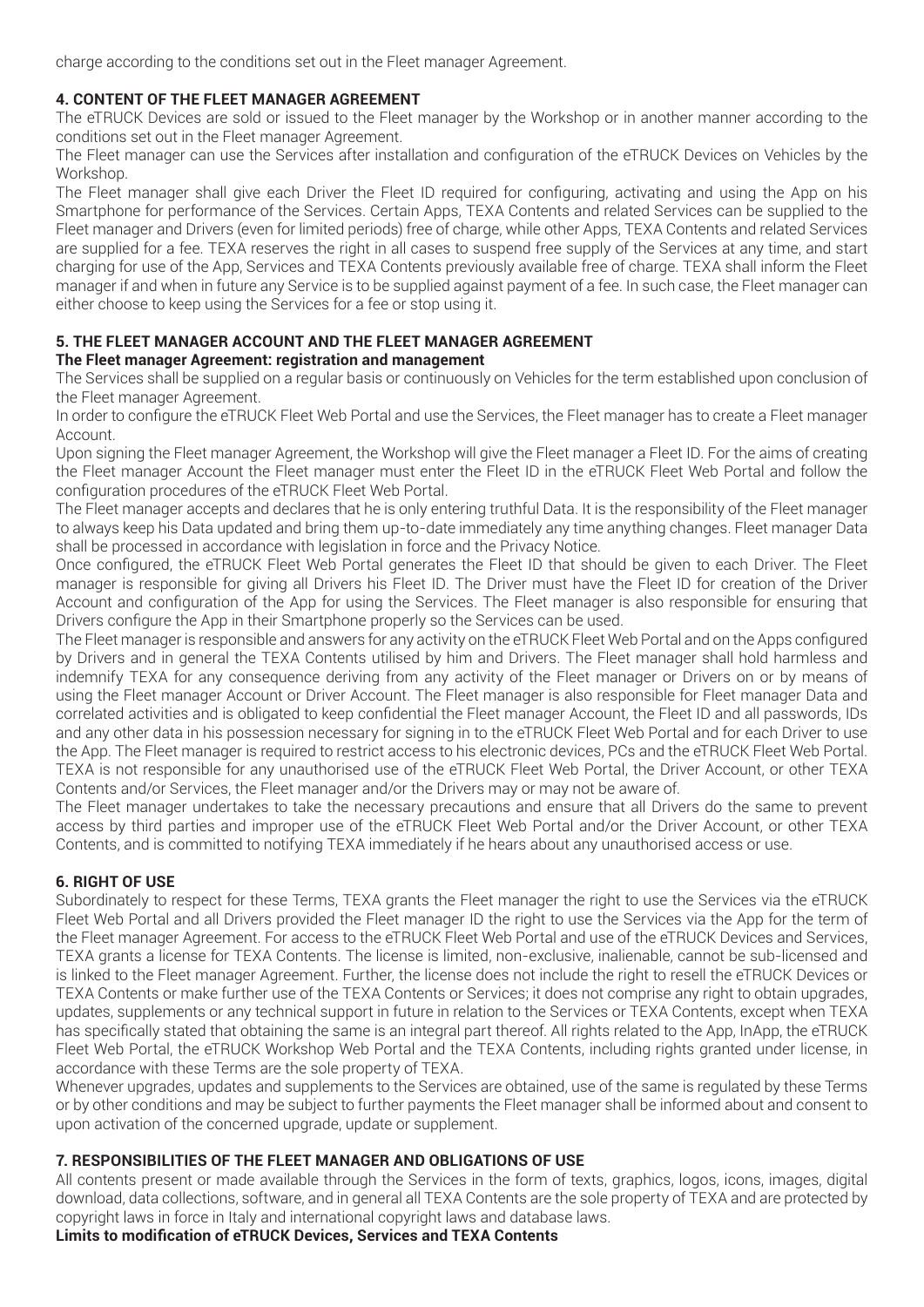It is not permitted to alter, tamper with, modify or allow others to alter, tamper with or modify the eTRUCK Devices, the Services or TEXA Content or any part thereof (whether obtained directly through TEXA or through a Workshop) for any purpose, such as but not limited to analysis by using reverse engineering, decompiling or disassembling the eTRUCK Devices, Services or TEXA Contents for using them to build other eTRUCK Devices or for violating or eluding the encryption or to permit others to do the above and/or modify the features of the eTRUCK Devices, Services or TEXA Contents.

## **Marks**

The TEXA eTRUCK mark, the graphic material, logos, icon buttons, fonts and marks used for the eTRUCK Device, Services, the Apps and in general for TEXA Contents are marks and hallmarks belonging solely to TEXA ("**TEXA Marks**"). TEXA Marks cannot be utilised in any manner in relation to non-TEXA eTRUCK Devices and/or services so as to cause confusion or disparage or discredit TEXA in any manner.

#### **Reporting improper use and refraining from it**

TEXA shall not be held responsible for monitoring whether any Service supplied is used properly. If the Fleet manager becomes aware of any improper use of the Services, the eTRUCK Devices or TEXA Content in general, he must report such improper use to TEXA, by contacting the latter in the Contact Us section of the site www.texa.com/products/etruck. Through access to TEXA Contents or use of the Services, as well as loading and use of the Fleet manager Data, the Fleet manager agrees to refrain from any improper conduct comprising but not limited to:

i. *promotional use and payments*: use of the Data accessible to the Fleet manager for advertising, promotional, marketing, sales, publication of invitations or any other sort of commercial content. In addition, the Fleet manager undertakes to refrain from processing or duplicating the Services or Data accessible to him

ii. *information technology hacks*: undertaking actions on Services aimed at circumventing, interfering, disrupting, damaging, disabling, overloading or limiting the operation of any software or hardware, telecommunication device, technology (security) or of the Services

iii. *use in violation of legislation in force*: use of the TEXA Contents and/or Services should not contrast with provisions in force

iv. *any other unlawful or undesirable use*: using the Services and Fleet manager Data, or any other Data accessible to the Fleet manager illegally or in violation of these Terms. The Fleet manager also agrees to refrain from violating any code of conduct or other guidelines that may be applicable to the Services or Fleet manager Data

# **8. COMPATIBILITY, CONFIGURATION AND CONNECTION OF THE ETRUCK DEVICE**

# **Compatibility of the Smartphone and Vehicle**

The Fleet manager acknowledges that the eTRUCK Device is not compatible with all Vehicles, Smartphones or Tachographs available in the market. Prior to signing the Fleet manager Agreement, the Fleet manager is therefore responsible for checking the compatibility of the eTRUCK Device with the Vehicles belonging to the Fleet, its Smartphones and others used by Drivers and the Tachographs installed in the Vehicles. The Fleet manager may verify such compatibility at the site www.texa.com/products/etruck.

In the event the eTRUCK Device is incompatible with the Vehicle and/or Smartphone used by Drivers, the eTRUCK Device cannot be connected to any Vehicle it is installed on and/or to the Driver's Smartphone and thus Data cannot be sent to the Driver's Smartphone, to the eTRUCK Fleet Web Portal or to the eTRUCK Workshop Web Portal.

The Fleet manager acknowledges that the eTRUCK Device is not compatible with analogue tachographs. In the event one or more Vehicles belonging to the Fleet have been supplied with an analogue Tachograph, the eTRUCK Device cannot be connected to analogue tachographs and Tachograph Data will not be sent by the eTRUCK Device to the Smartphone or eTRUCK Fleet Web Portal.

The type of Vehicle Data and Tachograph Data can vary according to the type and model of the Vehicle and Tachograph. It is therefore possible that some Vehicle Data and Services are not available as they cannot be recorded or sent by the Tachograph or from the Vehicle in which the eTRUCK Device has been installed.

# **Compatibility of the eTRUCK Device with the Vehicle's terms of warranty**

The Fleet manager is obligated to verify the terms and conditions of the Vehicle's warranty to make sure the eTRUCK Device cannot compromise the terms of the warranty. TEXA is not responsible for any costs or expenses related to repair of the Vehicle or forfeiture of the right to the warranty on the Vehicle caused by installation of the eTRUCK Device.

## **Installation and Configuration of eTRUCK Devices and the eTRUCK Fleet Web Portal**

For performance and use of the Services, eTRUCK Devices and the Services must be installed, configured and performed by a Workshop. Incorrect or incomplete installation and/or configuration will prevent eTRUCK Devices and the Services from working properly. Some functionalities of the eTRUCK Devices and Services depend on whether the Smartphone the eTRUCK Devices are connected to is working properly, the sort of Vehicle and the Tachograph. The eTRUCK Fleet Web Portal is installed on the Fleet manager's PC by entering the Fleet ID supplied by the Workshop upon conclusion of the Fleet manager Agreement.

In case of no network coverage, insufficient network coverage or the Smartphone is not connected to the network operation of the eTRUCK Devices or Services is not guaranteed to work properly; this also applies when the eTRUCK Device, the Smartphone, the App or other TEXA Contents have not been installed or configured properly.

## **Connection of the eTRUCK Device with the Smartphone**

For the eTRUCK Device and Services to work properly it is essential that the Smartphone is properly connected via Bluetooth with the eTRUCK Device, and the App on the Smartphone is configured properly.

Services shall not be available in the following cases, given solely for example, but not exhaustively: i) the eTRUCK Device is disconnected or the Smartphone has been turned off, or it is broken or the battery is dead; ii) the Driver has not installed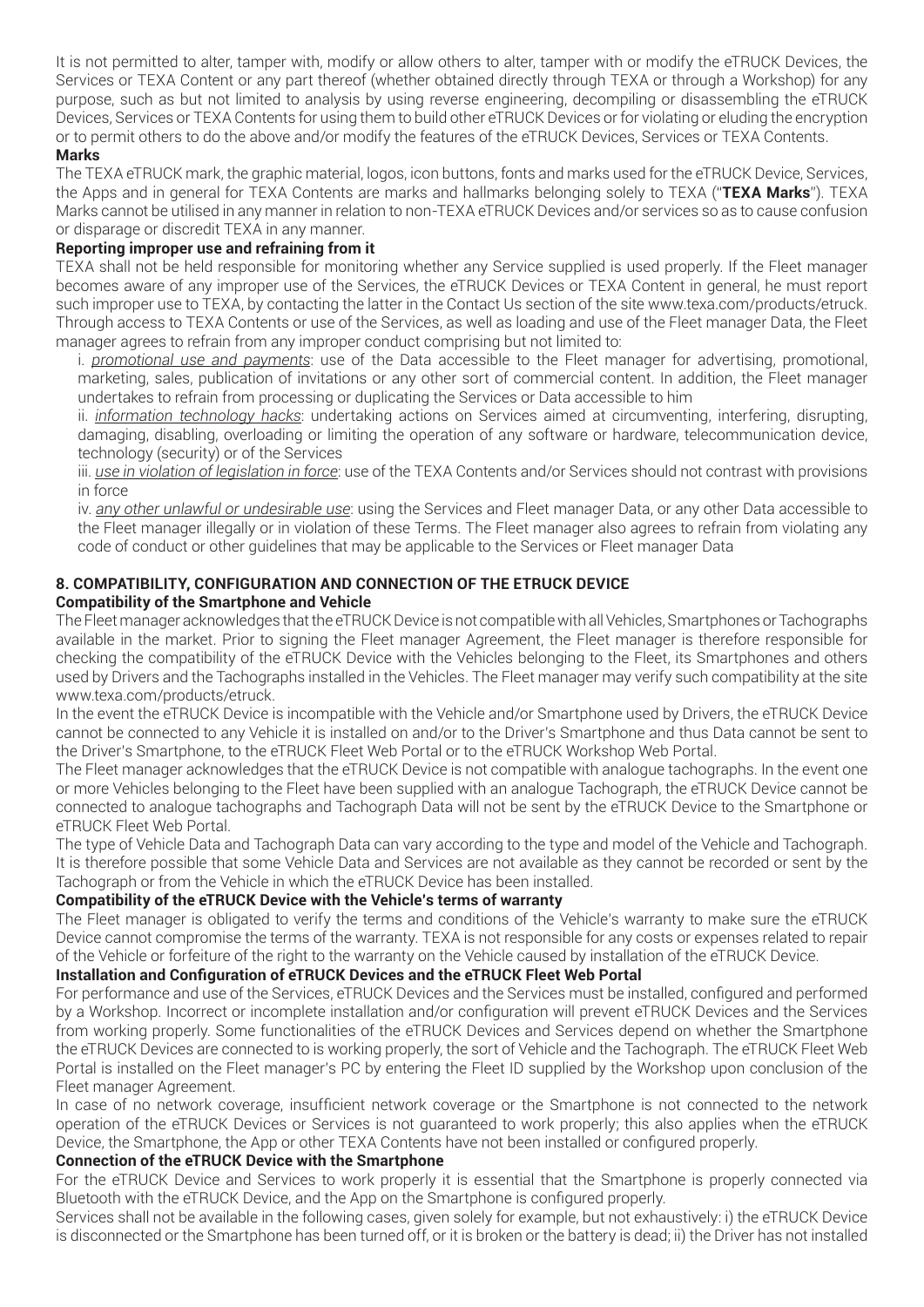the App in the Smartphone properly, or the App is not working; iii) eTRUCK and the Smartphone are not connected via Bluetooth; iv) there is no GPS signal; v) there is no reception signal of the Smartphone; vi) something is wrong with the Smartphone or the eTRUCK Device or the App or the Platform.

When updates of AndroidTM or iOSTM operating system and/or updates of the Vehicle's electronic systems are released, some connection problems with the Smartphone or operation of the App or the eTRUCK Device could occur. In such case the Services could be temporarily suspended or disrupted or limited without considering such occurrences a defect or operating vice of the eTRUCK Device, the eTRUCK Fleet Web Portal, the eTRUCK Workshop Web Portal, the App or their programmes. TEXA shall take action so that the eTRUCK Device and the App resume working properly again.

Some connection problems with the Smartphone or the operation of the App or the eTRUCK device may occur owing to other applications on the Smartphone (antivirus), which can alter configurations and functionalities of the eTRUCK Device. In such case the Services could be temporarily suspended or disrupted or limited without considering such occurrences a defect or operating vice of the eTRUCK Device, the eTRUCK Fleet Web Portal, the eTRUCK Workshop Web Portal, the App or their programmes.

If the Driver uninstalls or deactivates the App, or it is not working, or in the above cases, if the Smartphone and the eTRUCK Device are not connected, Vehicle Data and Tachograph Data will not be sent to the App, the eTRUCK Fleet Web Portal or the eTRUCK Workshop Web Portal and Services can only be provided the moment connection of the Smartphone and the eTRUCK Device is reactivated or the moment the App is reactivated.

#### **9. SERVICES. EXONERATION FROM RESPONSIBILITY AND CONDITIONS FOR USING THE SERVICES PROPERLY "Viewing Services" provided to the Driver via Smartphone and the Fleet manager via the eTRUCK Fleet Web Portal**

Viewing Services enable the Fleet manager to view Vehicle Data and Tachograph Data saved on the eTRUCK Fleet Web Portal.

In order to obtain Tachograph Data the eTRUCK Device must be installed properly in the vehicle and the eTACHO product connected to the Tachograph, the Driver must activate the Tachograph Plus Option via the App and remote download procedures must be followed properly

Through the eTRUCK Fleet Web Portal the Fleet manager may only display Tachograph Data obtained during the time the Tachograph Plus Option was activated by the Driver.

Viewing Services may vary over time and be temporarily suspended and/or disrupted and/or limited without considering such occurrences a defect or operating vice of the eTRUCK Device, the eTRUCK Workshop Web Portal, the eTRUCK Fleet Web Portal, the App or other TEXA Contents.

TEXA is not responsible for the accuracy, reliability or completeness of the data sent and displayed via the eTRUCK Device or the Tachograph. The eTRUCK Device does not generate any data but only records data generated by the Vehicle and Tachograph and sends them to the Driver's Smartphone, the eTRUCK Workshop Web Portal and to the eTRUCK Fleet Web Portal. For technical reasons connected to the operating procedure of the Vehicle's electronic system, the Fleet manager is aware and accepts that some data generated by the Vehicle itself are not sent or viewable via the App or the eTRUCK Workshop Web Portal or the eTRUCK Fleet Web Portal.

Installation of the eTRUCK Device does not relieve the Fleet manager of his responsibility of verifying whether all Vehicles belonging to his Fleet the eTRUCK Device and the Tachographs are installed on are working properly and conducting or have someone conduct the necessary checks in all cases of malfunction of the Vehicle or the ones envisaged by the manufacturer or law, even in the absence of indications of the eTRUCK Device, the App or TEXA Contents in general. TEXA cannot be held responsible for the data entered by the Workshop or the Driver or originating from the eTRUCK

Device.

# **"Diagnostic Services"**

Diagnostic Services enable the Workshop to view Vehicle Data and pinpoint and report any malfunction of the Vehicle and intervene remotely on the Vehicle for eliminating it.

It is possible for the Workshop to view Vehicle Data via access to the eTRUCK Workshop Web Portal. In particular, use of the eTRUCK Workshop Web Portal allows the Workshop to access certain Vehicle Data in real time. If there is a malfunction of the Vehicle needing immediate intervention, the eTRUCK Device sends a notice to the Driver's Smartphone via the App and to the Workshop via the eTRUCK Workshop Web Portal. The Driver can get in touch with the Workshop through services and contact information (telephone numbers or chat) supplied by the App. In order for the Workshop to perform Diagnostic Services the Vehicle must always be parked. As soon as he notices a malfunction signal requiring immediate intervention it is the responsibility of the Driver to go to a stopping area immediately and stop the Vehicle. The Driver must follow the instructions of the App and/or Workshop for performance of Diagnostic Services. If the Driver's active intervention is necessary for performing Diagnostic Services to ensure that certain precautions are taken on the Vehicle for performance of Diagnostic Services, the Driver is responsible for following the instructions given on the App and/or by the Workshop. In particular, if activation of certain functions necessary for execution of the Diagnostic Services requires the Driver's active intervention on the Vehicle, the Workshop will send the Driver a confirmation code. By entering the confirmation code in the App, the Driver confirms that he has taken the precautions on the Vehicle and followed the instructions given by the App and/or the Workshop. Failure to enter the confirmation code when required will prevent performance of the Diagnostic Services. In order for the Diagnostic Services to be performed properly the App may ask for sharing of geolocation data with the Workshop. Geolocation data will only be visible to the Workshop and the Fleet manager from the moment the Driver starts sharing the data via activation of the location option on his Smartphone up until its deactivation. At any rate geolocation data does not make it possible to track the route travelled by the Driver. Diagnostic Services may vary over time and be temporarily suspended and/or disrupted and/or limited without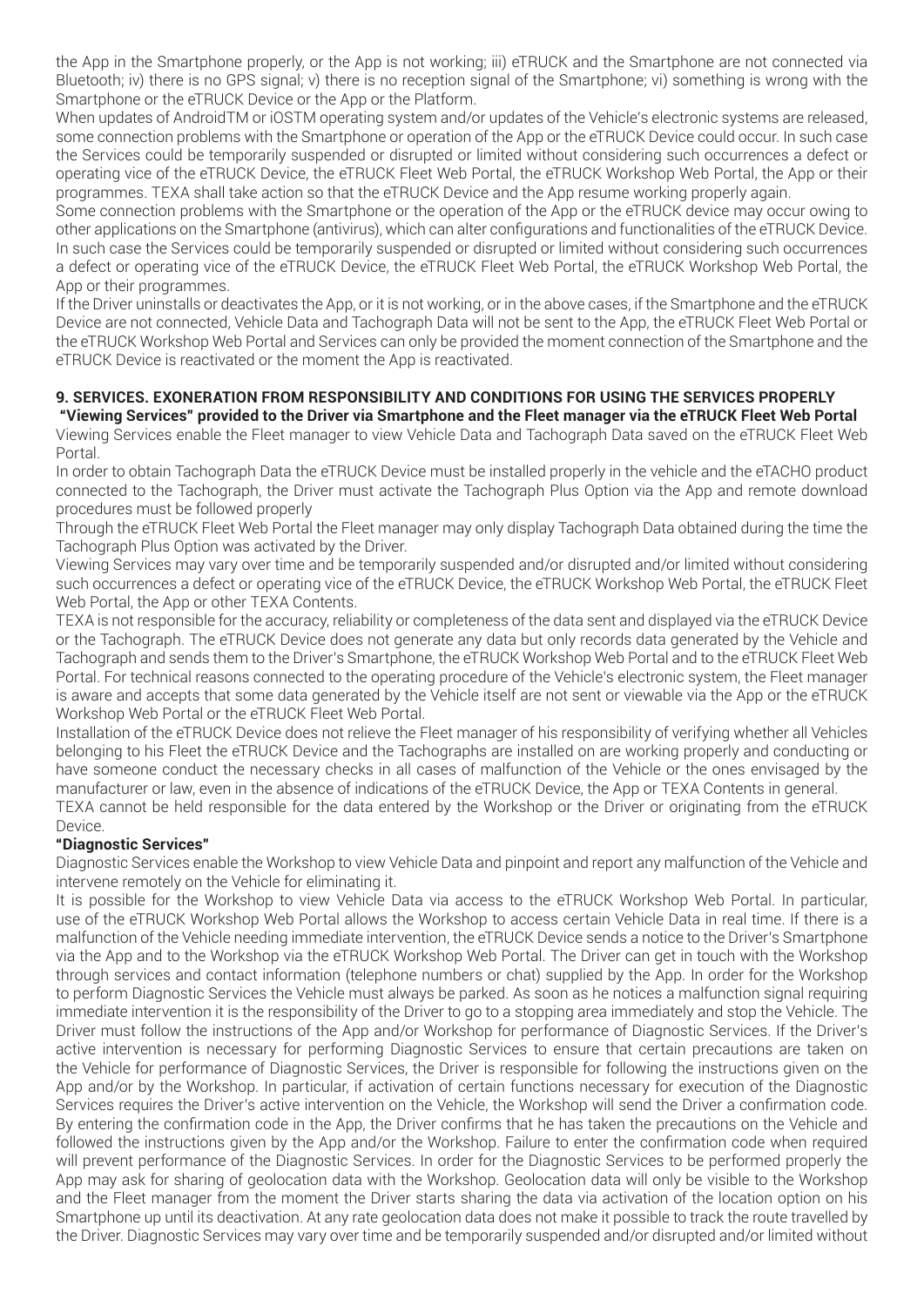considering such occurrences a defect or operating vice of the eTRUCK Device, the eTRUCK Workshop Web Portal, the App or TEXA Contents.

TEXA shall not be held responsible for problems connected to malfunction of the eTRUCK Fleet Web Portal, the eTRUCK Workshop Portal, telephone or Internet connections or lack of telephone or Internet connection. TEXA declines any liability stemming from use of information supplied by the eTRUCK Workshop Portal to the Workshop and concerning the reliability and/or completeness of such information or the information supplied by the eTRUCK Fleet Web Portal. The Fleet manager is also aware that the data and information supplied by the eTRUCK Workshop Web Portal may be incomplete and should be used in addition to its professional knowledge.

#### **"Scheduled Date Management Services"**

Scheduled Date Management Services concern data, information and content related to due dates connected to the Vehicle such as but not limited to scheduled maintenance, periodic overhaul, expiry of the tax disc, insurance, and so on. Such data will be sent to (i) the Driver on his Smartphone via the App, InApp; (ii) the Workshop via the eTRUCK Workshop Web Portal; and (iii) to the Fleet manager via the eTRUCK Fleet Web Portal. Such data and information may vary depending on the TEXA Content. TEXA cannot be held responsible for the accuracy or completeness of such data entered by the Workshop or the Driver or originating from the eTRUCK Device or the Tachograph.

#### **"Ancillary Services"**

The Fleet manager can activate ancillary services made available via the App, the InApp and subsequent updates, under conditions provided each time depending on the content of the Fleet manager Agreement.

#### **10. TELEPHONE CONNECTIVITY AND TERRITORY**

It is clarified that the costs of telephone and data connectivity are not included and will be borne by the Driver or Fleet manager. In particular, connectivity and voice traffic costs for use of the App and Services will derive from telephone and data traffic generated by use of the same - even connected to roaming services - and the telephone or Internet provider will charge the sum established by the Driver's or the Fleet manager's billing plan. Connection costs shall be paid to the concerned telephone and Internet provider without any intermediation or additional costs charged by TEXA. TEXA is not responsible for such connection costs or for supply or operation of the voice and data connectivity service.

#### **11. TERMINATION OF THE FLEET MANAGER AGREEMENT AND CHANGING THE WORKSHOP ALIGNED WITH ETRUCK DEVICES**

The Fleet manager Agreement may be cancelled, terminated or suspended by the Fleet manager or the Workshop depending on the terms and conditions of the Fleet manager Agreement or may be terminated if the Workshop goes out of business or stops acting as reseller and installer of eTRUCK Devices.

TEXA is not a party to the Fleet manager Agreement and shall not be held responsible for matters related to the contractual relationship between the Fleet manager and the Workshop. If the Workshop goes out of business or is no longer a reseller and installer of eTRUCK Devices, TEXA will inform the Fleet manager through the eTRUCK Fleet Web Portal.

# **Restriction of access to the Account and Services upon termination of the Fleet manager Agreement**

Upon termination of the Fleet manager Agreement, Diagnostic Services requiring the direct intervention of the Workshop will stop. As a consequence Drivers can no longer contact or be contacted by the Workshop via the App and the contents of the eTRUCK Fleet Web Portal associated with such Diagnostic Services will not be accessible to the Fleet manager or Drivers until they are reactivated in the following manner.

In all cases of termination of the Fleet manager Agreement TEXA will keep the Fleet manager Account and Driver Accounts active for a maximum of 180 (one hundred and eighty) days from termination of the agreement in the following manner. During the first 90 (ninety) days after termination of the Fleet manager Agreement, the Fleet manager and Drivers can

access the eTRUCK Fleet Web Portal and the Apps for Viewing Services only.

If the Fleet manager Agreement is not renewed within this term or the Fleet manager does not change the Workshop by following the "Change Workshop" procedure, access to the eTRUCK Fleet Web Portal and the App will be suspended for a further 90 (ninety) days. During this time the Fleet manager and Drivers will be unable to access the eTRUCK Fleet Web Portal, the Apps or use the Services offered through them until renewal of the Fleet manager Agreement or the Change Workshop procedure has been done.

If this period ends without the Fleet manager renewing the Fleet manager Agreement or following the "Change Workshop" procedure, the Fleet manager Account, Driver Accounts and all Services provided through them shall cease definitively.

# **Renewal of the Fleet manager Agreement, "Change Workshop" and Data storage**

The Fleet manager has up to 180 (one hundred and eighty) days from termination of the Fleet manager Agreement to decide whether to renew it with the previous Workshop or follow the "Change Workshop" procedure without having to activate the procedures for creating new Fleet manager Accounts and Driver Accounts or the procedure for preliminary alignment of the eTRUCK Devices. During that period, TEXA will keep the Fleet manager Data and Driver Data in accordance with the Privacy Notice for reactivation of the Fleet manager Account and Driver Accounts. Vehicle Data related to interventions and maintenance carried out up until the termination date of the Fleet manager Agreement will be kept by TEXA for 90 (ninety) days from termination of the Fleet manager Agreement. The Fleet manager acknowledges that if renewal of the Fleet manager Agreement or "Change Workshop" takes place after the 90 (ninety) day period from termination of the Fleet manager Agreement, all Vehicle Data related to the Workshop's interventions carried out in the previous period will be definitively cancelled and can no longer be recovered or displayed by the Driver or Fleet manager.

# **"Change Workshop" Procedure**

If the Fleet manager intends to activate the "Change Workshop" procedure he should inform TEXA at the site www.texa.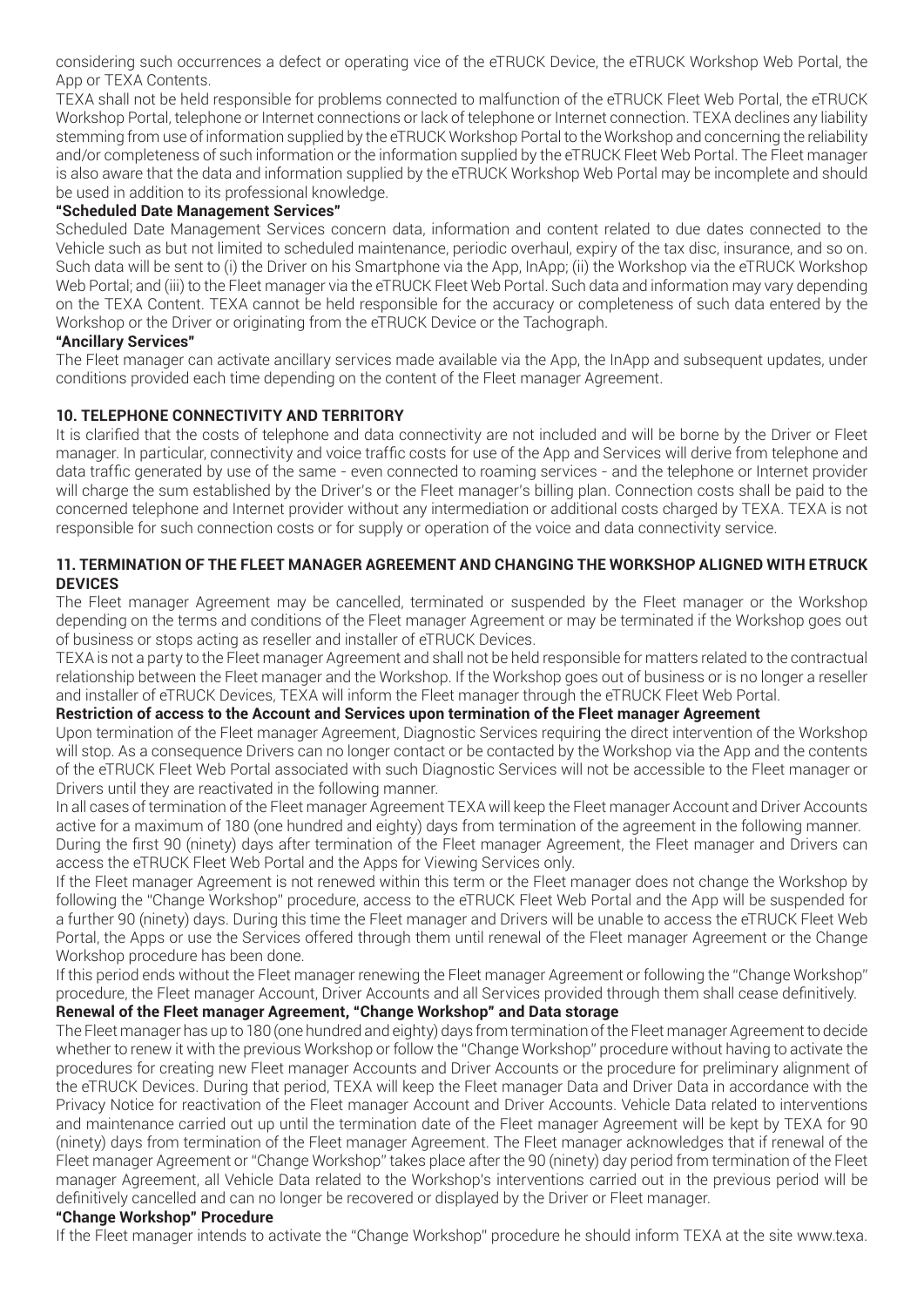com/products/etruck. TEXA will make the migration procedure of the eTRUCK Devices available after which the eTRUCK Devices will be aligned with the new Workshop.

The "Change Workshop" procedure only applies when the Fleet manager is recognised as the owner of the eTRUCK Devices by the eTRUCK Workshop Web Portal that did the installation. In all other cases the Fleet manager shall be required to cancel his Agreement with the previous Workshop and conclude another Fleet manager Agreement with the new Workshop (with supply of new eTRUCK Devices) by following the preliminary activation procedures of the Accounts and alignment of the eTRUCK Devices.

The Fleet manager acknowledges that during changeover and alignment of the new Workshop with the eTRUCK Device and the App, it is possible that there are temporary malfunctions of the Service or the eTRUCK Fleet Web Portal and the App are not properly connected to the new Workshop. The Fleet manager should inform the Drivers and take the necessary precautions required in such a situation. In all cases when the Workshop is changed the Fleet manager Data and Driver Data will be transferred and made accessible to the new Workshop for supplying the Services and deleted from the previous Workshop.

After conclusion of changeover procedures, the eTRUCK Fleet Web Portal and Driver's Apps shall be aligned and automatically connected to the new Workshop.

#### **Termination of the Driver Account or removal of the eTRUCK Device alignment due to decision of the Fleet manager or Workshop**

Regardless of whether the Fleet manager Agreement has been terminated, during its term the Fleet manager can remove one or more Driver Accounts from the Fleet and the Workshop can deactivate one or more eTRUCK Devices.

In the above cases, none of the Services will be accessible through the App by the Driver whose Account has been deactivated and/or by the Fleet manager who will no longer be able to view Vehicle Data of deactivated eTRUCK Devices via the eTRUCK Fleet Web Portal.

Driver Data and Vehicle Data will be kept and processed in accordance with the Privacy Notice in the terms indicated in the preceding paragraph. Driver Data will be kept for access to the Driver Account for 180 (one hundred and eighty) days from misalignment or deactivation and Vehicle Data shall be kept for 90 (ninety) days from misalignment or deactivation. It is understood that TEXA is extraneous to relations between the Fleet manager, Driver and Workshop and cannot be held responsible for any prejudice caused to the Fleet manager or Drivers by events connected to their relationship.

# **12. RIGHTS OF TEXA**

#### **Communication and information**

By signing the Fleet manager Agreement, the Fleet manager accepts that TEXA can communicate with the Fleet manager via telecommunications means and some information on use of the Services, the eTRUCK Fleet Web Portal, TEXA Contents and Driver Data may be shared with TEXA and with any Workshop aligned with eTRUCK Devices installed on Vehicles belonging to the Fleet.

# **Termination and modifications**

TEXA will periodically inform the Fleet about the necessity to do updates or upgrades of the eTRUCK Devices, TEXA Contents and the Services. The Driver will be notified via the App about any update or upgrade of the App itself. If the update or upgrade is to be done for a fee, it can be loaded by the Driver after the Fleet manager pays the fee.

TEXA reserves the right, with or without notice, to disrupt, limit, modify, update, run upgrades and supplement the Services, the eTRUCK Devices and TEXA Contents supplied to the Fleet manager or Drivers or made available through use of an eTRUCK Device (obtained through TEXA, a Workshop or a Platform).

TEXA reserves the right to adjust the prices of the Services (following an order or in the Fleet manager Agreement), it being understood that a reasonable notice period will be provided (by email, TEXA website, Services, eTRUCK Fleet Web Portal or other manner). If such a change leads to higher or too expensive prices for the Fleet manager (except when the higher prices are caused by duties or taxes introduced by the government), he has the right to cancel the Fleet manager Agreement before the date on which such change takes effect or prior to paying the higher price. The Fleet manager can exercise his right to cancel by not confirming the request to pay the higher price when he accesses the eTRUCK Fleet Web Portal.

# **TEXA Contents and Fleet manager Data**

TEXA may at its sole discretion collect and process statistics on use of the Fleet manager Data for improving its eTRUCK Devices, Services and the App, if the Fleet manager gives his consent with acceptance of these conditions.

In relation to the Fleet manager Data, the Fleet manager authorises TEXA to send its Data to third parties for supply of Services.

# **13. TERMINATION AND RESTRICTIONS IN CASE OF DEFAULT OF THE FLEET MANAGER**

TEXA reserves the right at its sole discretion to immediately terminate the Fleet manager Agreement, deactivate the Fleet manager and Driver Accounts, delete Driver Data and Fleet manager Data and completely or partially restrict the Fleet manager's use of his account and Agreement and the Drivers' use of their accounts, the Services and App, without prejudice to any other right, without the necessity for any violation and without any responsibility toward the Fleet manager or any other subject, if

(i) the Fleet manager fails to comply with or violates any of these Terms

(ii) payment of the Services, when envisaged, is not made

TEXA reserves the right to deactivate the Accounts of Drivers who defaulted on the terms of use, by notifying the Fleet manager by email at the address supplied upon signing the Fleet manager Agreement or through the eTRUCK Fleet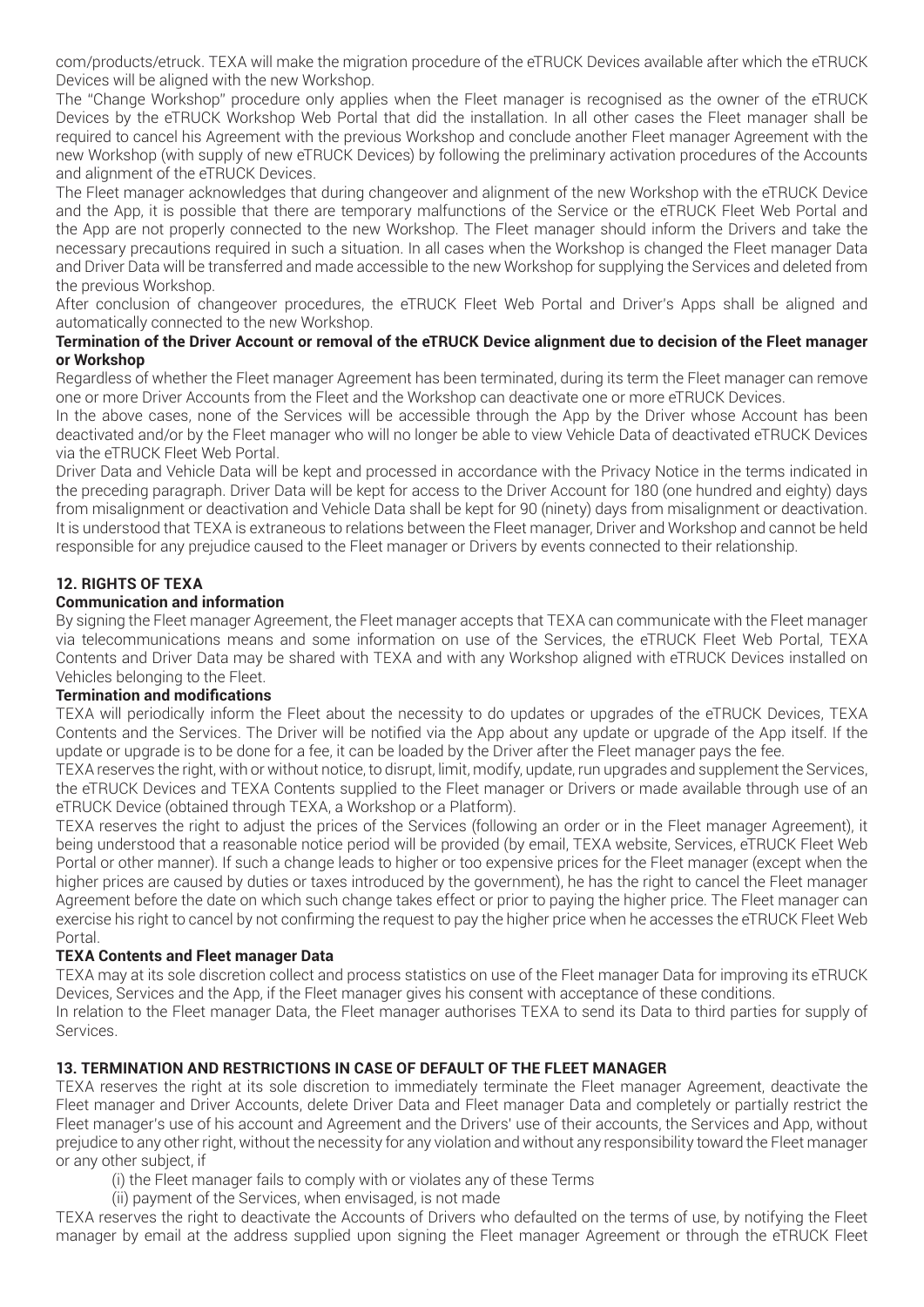Web Portal. In case of termination of the Fleet manager Agreement, the Fleet manager is required to return the eTRUCK Devices to the Workshop or destroy them and delete all copies of the Software and TEXA Content in his possession. Upon termination, licenses and user rights granted to the Fleet manager by TEXA will automatically be terminated.

# **14. LIMITATION OF LIABILITY**

TEXA and its suppliers, sub-contractors, affiliates, officers, directors, employees, agents are not liable towards the Fleet manager, Drivers or third parties for any direct, indirect, special, incidental or consequential damage (including but not limited to damage caused by not being able to use or access the eTRUCK Devices, loss of data, business, profit, disruption of business or similar loss) stemming from or related to the following:

- i. using or impossibility of using or accessing or otherwise execution of an eTRUCK Device or a Service or
- ii. any fraudulent statement made by the Fleet manager or Drivers of the Services
- iii. any violation of these Terms or Driver Terms of Use
- iv. any violation of law or third-party right

If the Fleet manager considers TEXA liable for damages connected in any way to access or use of an eTRUCK Device or a Service or a TEXA Content by the Fleet manager or Drivers, TEXA's responsibility will be limited to the amount actually paid by the Fleet manager for the eTRUCK Device or for the Service in accordance with the Fleet manager Agreement.

#### **15. WARRANTY**

The eTRUCK Device is guaranteed by TEXA against manufacturing and operating defects and against vices of materials and construction components for the duration of 24 months from the date of the first installation of the new eTRUCK Device on the Vehicle belonging to the Fleet by the Workshop shown in the eTRUCK Workshop Web Portal and in the eTRUCK Fleet Web Portal.

The eTRUCK Device must only be used for the purpose for which it was built, and it is dangerous to use it improperly. TEXA cannot be considered responsible for any personal injury or property damage stemming from improper, erroneous or unreasonable use. Repairs of the eTRUCK Device under warranty within the term provided can be carried out solely by the Workshop. The warranty is automatically invalidated in the event of a) installation and/or configuration and activation or repair of the eTRUCK Device by anyone other than the TEXA Workshop; b) negligent, careless or inappropriate use of the eTRUCK Device; c) insufficient maintenance, wear and tear caused by use, incident caused by third parties, incorrect installation of electrical parts, transformation, alteration, tampering, incorrect assembly or disassembly, improper storage; e) software, hardware, interfaces and any other component assembled and utilised with the eTRUCK Device, but not supplied by the Workshop; f) use of the eTRUCK Device in an environment not within the ranges specified; g) inadequately prepared or maintained environment where the eTRUCK Device is used.

It is understood that the systems of the eTRUCK Device, including the App and in particular the software and programmes installed on the eTRUCK Device are complex systems. Technical tests of the software may be insufficient and software installed in the eTRUCK Device may be in need of implementation and improvements as time passes. Such updates and upgrade of the software cannot in any case be considered as design or manufacturing vices of the eTRUCK Device.

#### **16. NON-LIABILITY**

The Fleet manager is committed to holding harmless and defending TEXA, its affiliates, officers, directors, employees, agents, licensors and suppliers by any claim, loss, responsibility, expense, damage or costs, including but not limited to legal fees deriving from or related to use and conduct of the Fleet manager and Users connected to any eTRUCK Device or a Service or any of the TEXA Contents or any violation of these Terms, the Driver Terms of Use, provisions of law or regulatory provisions or third-party rights.

#### **17. FORCE MAJEURE**

The term force majeure means circumstances preventing respect for TEXA's obligations as set out in these Terms, beyond its reasonable control, including postponed, late and incomplete delivery by TEXA and temporary or partial unavailability of the Fleet manager Agreement, the Driver Accounts, the Services, the Apps, TEXA Contents, Driver Data or Fleet manager Data caused by circumstances beyond its reasonable control. When faced with a force majeure situation all of TEXA's obligations will be suspended. If the period during which TEXA is unable to fulfil its obligations for force majeure causes exceeds ninety (90) calendar days, both Parties has the right to cancel the purchase agreement in writing and TEXA has the right to cancel the Services Agreement without any obligation to pay compensation due to such cancellation.

#### **18. CHANGES**

TEXA reserves the right to make changes and supplementations to these Terms at any time. The most recent version of these Terms are available at TEXA's websites. The Fleet manager is responsible for checking TEXA websites regularly.

#### **19. ENTIRE AGREEMENT**

These Terms (comprising any appendix or modifications to the same contained in the package attached to the eTRUCK Device) and any other condition, where applicable, represent the entire agreement between the Fleet manager and TEXA related to the eTRUCK Devices, including any assistance services, the Services, Apps, Driver Data and Fleet manager Data. If the terms of any policy or programme of TEXA assistance services are in conflict with these Terms, these Terms shall apply. If a provision of these Terms is considered null, invalid, inapplicable or unlawful, the other provisions will continue to remain in full force and be efficacious.